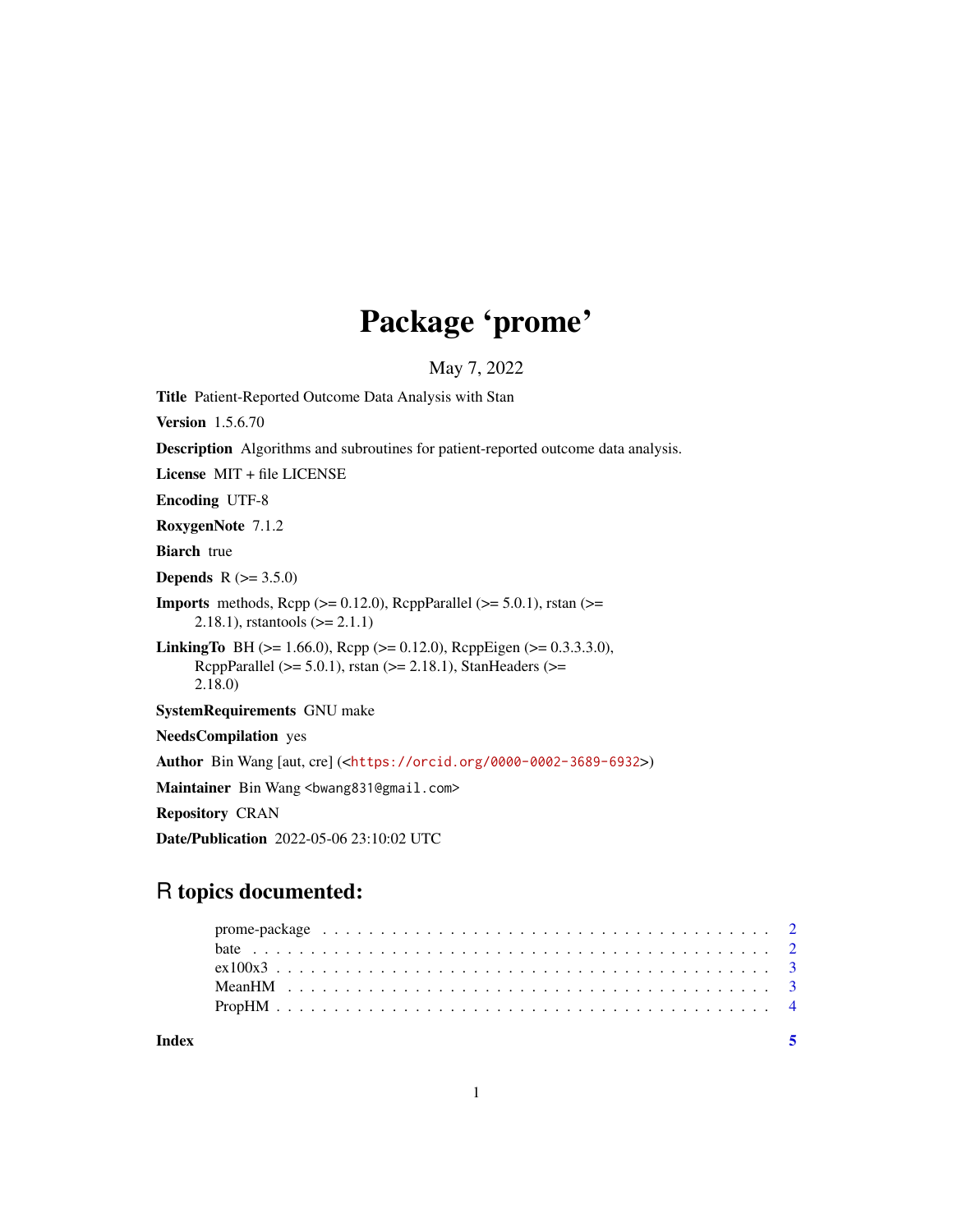<span id="page-1-0"></span>

#### **Description**

Algorithms to implenment the Bayesian methods to denoise the measurement errors in patientreported outcome data with repeated measures. Also, two algorithms are included to discount the subgroup means or proportions for clinical studies with multiple subgroups.

bate *Bayesian Hierarchical Model for RPO data with repeated measures*

#### Description

A Bayesian hierachical model to denoise PRO data using repeated measures.

#### Usage

```
bate(x0,x1,group,z,x.range,...)
ResponderAnalysis(x,mcid,type="absolute",conf.level=0.95,show=TRUE)
```
#### Arguments

| x0, x1       | Numeric vector/matrix of observations at T0 (baseline) and T1 (end point) of a<br>study.    |
|--------------|---------------------------------------------------------------------------------------------|
| Z            | covariates                                                                                  |
| group        | group assignments. Current version support one or two groups only                           |
| x.range      | range of data 'x0' and 'x1'                                                                 |
| $\mathsf{x}$ | An R object generated by memixed                                                            |
| mcid         | A threshold to define 'responder'                                                           |
| type         | The type of responder analysis: absolute or relative changes                                |
| conf.level   | Confidence level of the credible interval                                                   |
| show         | control whether results should be displayed                                                 |
| $\cdots$     | Parameters ("adapt_delta","stepsize","max_treedepth") to improve model fitting/convergence. |

#### Value

- 'xfit': fitted results using stan.
- 'mu.t0': baseline mean.
- 'sig.t0': baseline SD.
- 'sig.me': SD of measurement errors.
- 'mu.active': mean effect size of active treatment.
- 'sig.active': sd of effect size of active treatment.
- 'mu.sham': mean effect size of sham treatment.
- 'sig.sham': sd of effect size of sham treatment.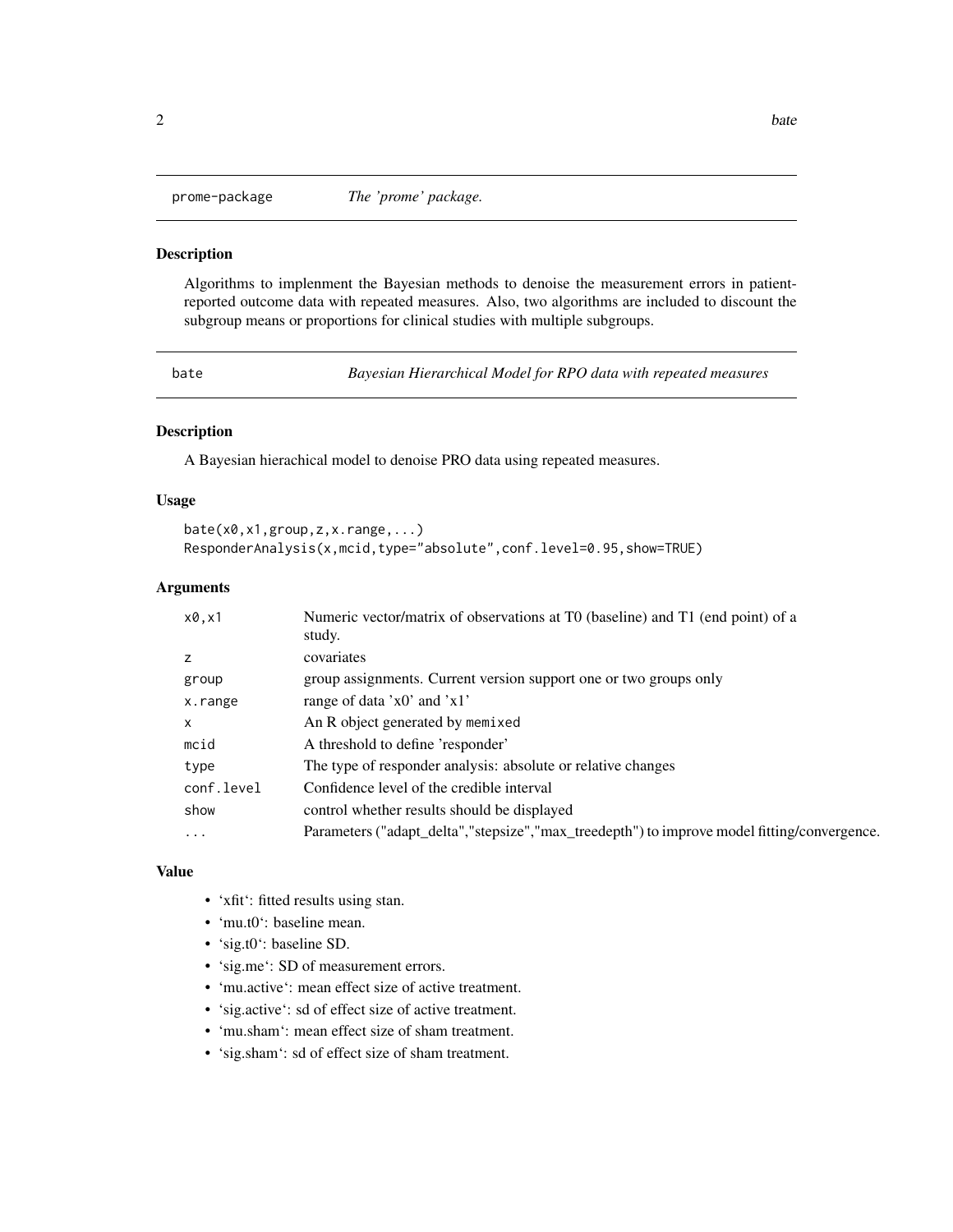#### <span id="page-2-0"></span> $MeanHM$  3

#### Examples

```
data(n100x3)
out1 <- bate(x0=ex100x3$w0,x1=ex100x3$w1,group=ex100x3$group)
out1
ResponderAnalysis(out1,mcid=1,type="abs")
out2 <- bate(x0=ex100x3$w0,x1=ex100x3$w1,group=ex100x3$group,
    control = list(adapt\_delta = 0.8,stepsize = 5,
               max_treedepth = 10)
)
out2
ResponderAnalysis(out2,mcid=1,type="abs")
out <- out2
ResponderAnalysis(out,mcid=0.5,type="abs")
ResponderAnalysis(out,mcid=1,type="abs")
ResponderAnalysis(out,mcid=1.5,type="abs")
ResponderAnalysis(out,mcid=0.3,type="relative")
ResponderAnalysis(out,mcid=0.2,type="relative")
ResponderAnalysis(out,mcid=0.1,type="relative")
```
ex100x3 *Sample PRO Data With Repeated Measures*

#### Description

A simulated data set of patient-reported outcomes with repeated measures.

#### Format

A data frame with observations at beaseline and at a follow-up time.

| wØ | matrix          | measures at baseline       |
|----|-----------------|----------------------------|
| w1 | matrix          | measures at follow-up time |
|    | group character | group assignment           |

MeanHM *Bayesian Hierarchical Model for Information Borrowing for Means*

#### Description

To compute the mean values of subgroups based on a Bayesian hierarchical model.

#### Usage

MeanHM(x, sigma)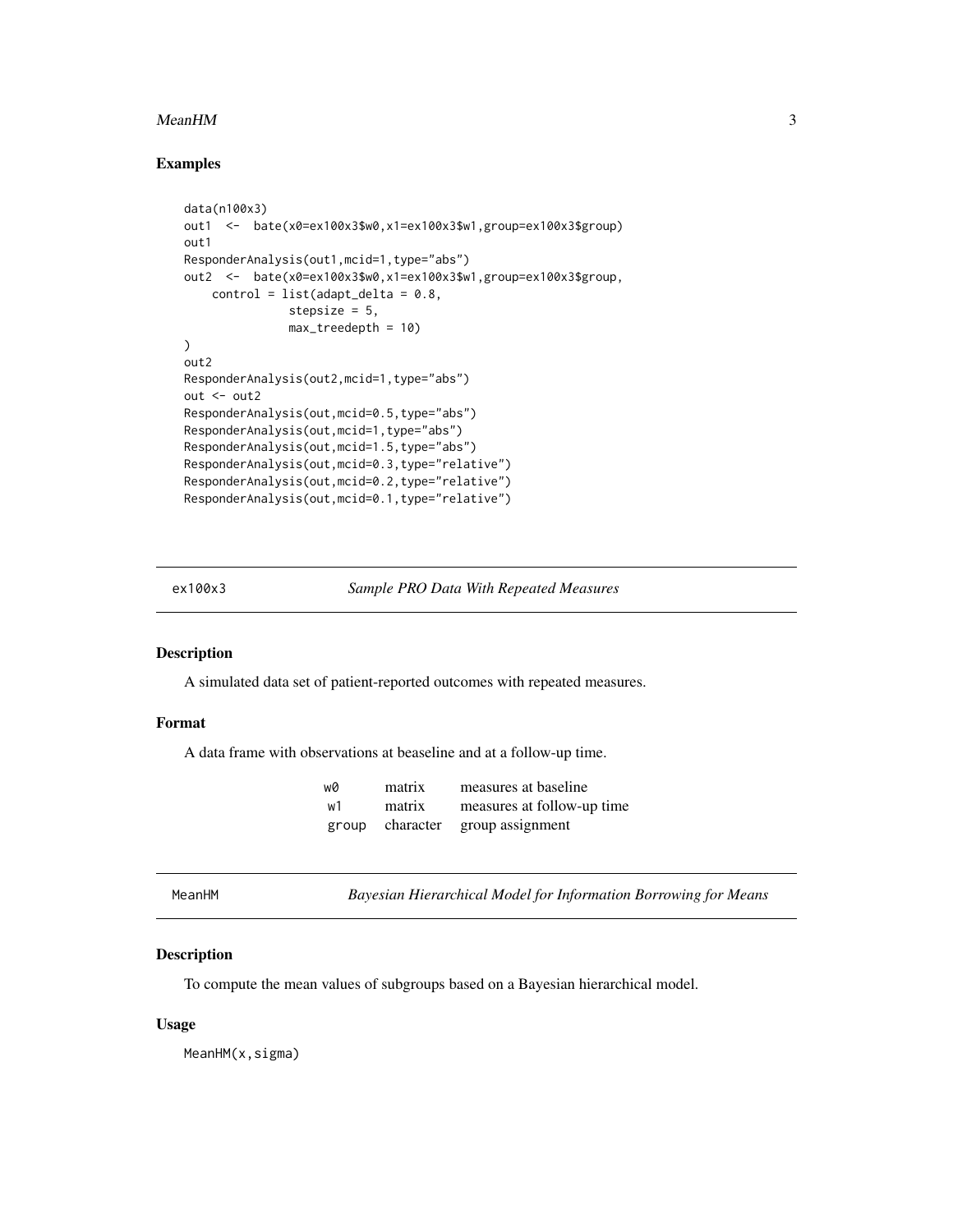#### <span id="page-3-0"></span>Arguments

|       | Numeric vector of observations for the subgroups. |
|-------|---------------------------------------------------|
| sigma | hyper-parameter, to be estimated or can be given. |

### Value

- 'theta': population mean.
- 'sigma': population standard deviation.

#### Examples

```
x1 <- rnorm(100, 2, 1)x2 \le rnorm(100, 3, 1.5)
x3 \le rnorm(100,4,1.9)
x \leftarrow \text{cbind}(x1, x2, x3)MeanHM(x,sigma=0.5)
```
PropHM *Bayesian Hierarchical Model for Information Borrowing for Proportions*

#### Description

To compute the proportions of the subgroups assuming the subgroups follow the same binomial distribution with parameter p. The approach on partial pooling by Bob Carpenter has been used – "Hierarchical Partial Pooling for Repeated Binary Trials" https://mc-stan.org/users/documentation/casestudies/pool-binary-trials.html

#### Usage

PropHM(x, n, kappa)

#### Arguments

|       | Numeric vector of events.                                          |
|-------|--------------------------------------------------------------------|
| n,    | Numberic vector of group sample sizes.                             |
| kappa | kappa=alpha+beta>1. Must be given if the number of subgroups is 2. |

#### Value

- 'data': data with estimates.
- 'alpha': parameter of the beta distribution.
- 'beta': parameter of the beta distribution.

#### Examples

out <- PropHM(x=c(5,10,2),n=c(20,50,30))